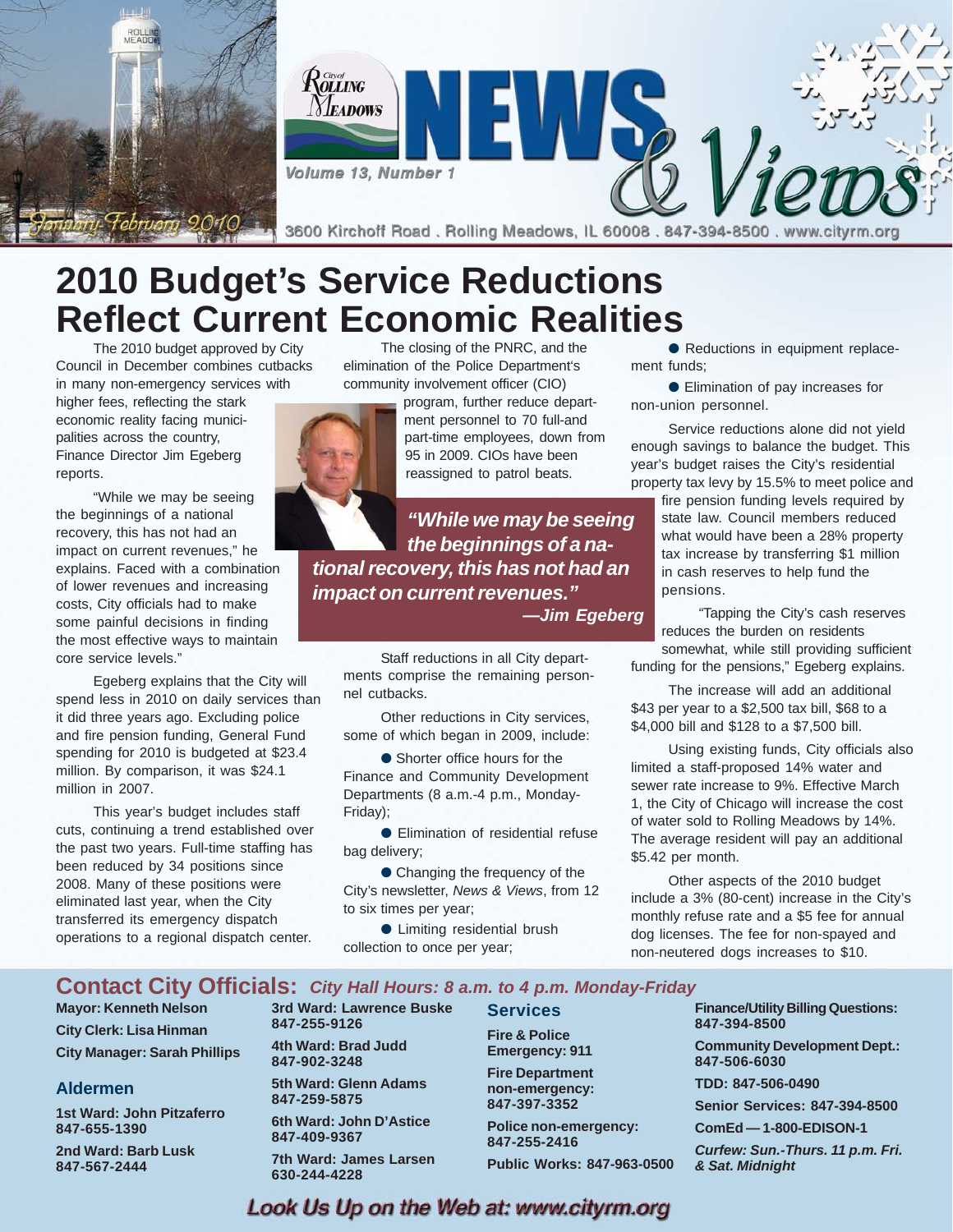# **City Launches 2010 Fitness Initiative To Help Residents 'Stay Active,' Improve Health**

BY BARB LUSK, 2ND WARD ALDERMAN, CANCER AWARENESS COMMITTEE CHAIR

Building on the success of Rolling Meadows' yearlong "City of Excellence" initiative in 2009 that promoted cancer awareness and healthy lifestyle choices, the Cancer Awareness Committee this month will launch a community-wide fitness program designed to help residents improve their health and remain active during winter months.

The "Stay Active Challenge," which runs January 10 – May 8, represents an opportunity for residents from all walks of life to make their health a priority in 2010. This Webbased exercise management program will help participants set their own personal fitness goals and log the number of minutes they exercised each day through a link on the City's Website, **www.cityrm.org**.

Regular physical activity can reduce one's risk of cancer and improve overall health. Whether it's a 30 minute treadmill workout, a walk around the neighborhood, weight lifting or riding a stationary bike, the goal is for residents to increase their physical activity. We want

people to find something they enjoy doing and then keep doing it!

Residents who take part in the Stay Active Challenge will receive periodic email updates to keep them informed of their progress, and the progress of their fellow team members.

Participants will be automatically

**Commemorative Cancer Banners Available Through March 1**

**The City's program to display commemorative banners that honor cancer survivors and residents who are battling, or have died from, the disease will run through March 1.**

**Vinyl banners are \$125. Each will feature a colored ribbon to represent one of 18 different forms of cancer – everything from lung and**

**prostate to colon, breast and ovarian cancers. Residents may choose from a variety of phrases and include the name of the person they wish to honor. A portion of all proceeds will go to the American Cancer Society.**

 **Banners will hang in downtown Rolling Meadows from April – October in 2010 and 2011. The City will then present the banners to the families that purchased them.**

**Order forms are available at City Hall. Residents may also purchase banners through the "Cancer Banners" link on the City's Website, www.cityrm.org.**



fireworks. The Cancer Awareness Committee will provide inflatable couches and refreshments for the drawing's winner. To register for the Stay Active Challenge, simply complete an online enrollment form available on the City's

enrolled into a raffle drawing for a chance to win front row seating at the City's July 4

> Website before January 10. I hope you'll join us!

On a final note, the American Cancer Society will present Rolling Meadows with its "City of Excellence Award" during City Council's January 12 meeting. We are just the fourth local community to earn this award, and it wouldn't have been possible without the help of everyone who helped the committee's efforts to promote cancer awareness and healthy lifestyles throughout 2009. Available Through March 1

### **City Offers Half-Price Vehicle Stickers To New Residents, New Car Purchasers**

The City has reduced the price of its 2009-10 vehicle stickers by 50% for new residents and those who have purchased a new vehicle.

Discounted stickers start at \$11 and are available at City Hall. Discounted stickers cannot be purchased online.

The City will send 2010 –11 vehicle sticker applications to all motorists in early June. Sticker costs will remain at \$22 for most cars and trucks.

Funds generated from vehicle sticker sales support Rolling Meadows' ongoing street maintenance activities, which keep City streets in good condition and prevent excessive wear and tear on residents' vehicles.

## **Holiday Light Recycling Program Ends Jan 22**

Rolling Meadows has joined with the Solid Waste Agency of Northern Cook County (SWANCC) and Elgin Recycling to conduct a holiday light, extension cord and wire recycling program through January 22.

Materials suitable for collection and recycling include holiday lights (all colors and lengths), extension cords, household cords and wiring and computer cords/wires.

A collection box is located at City Hall, 3600 Kirchoff Road.

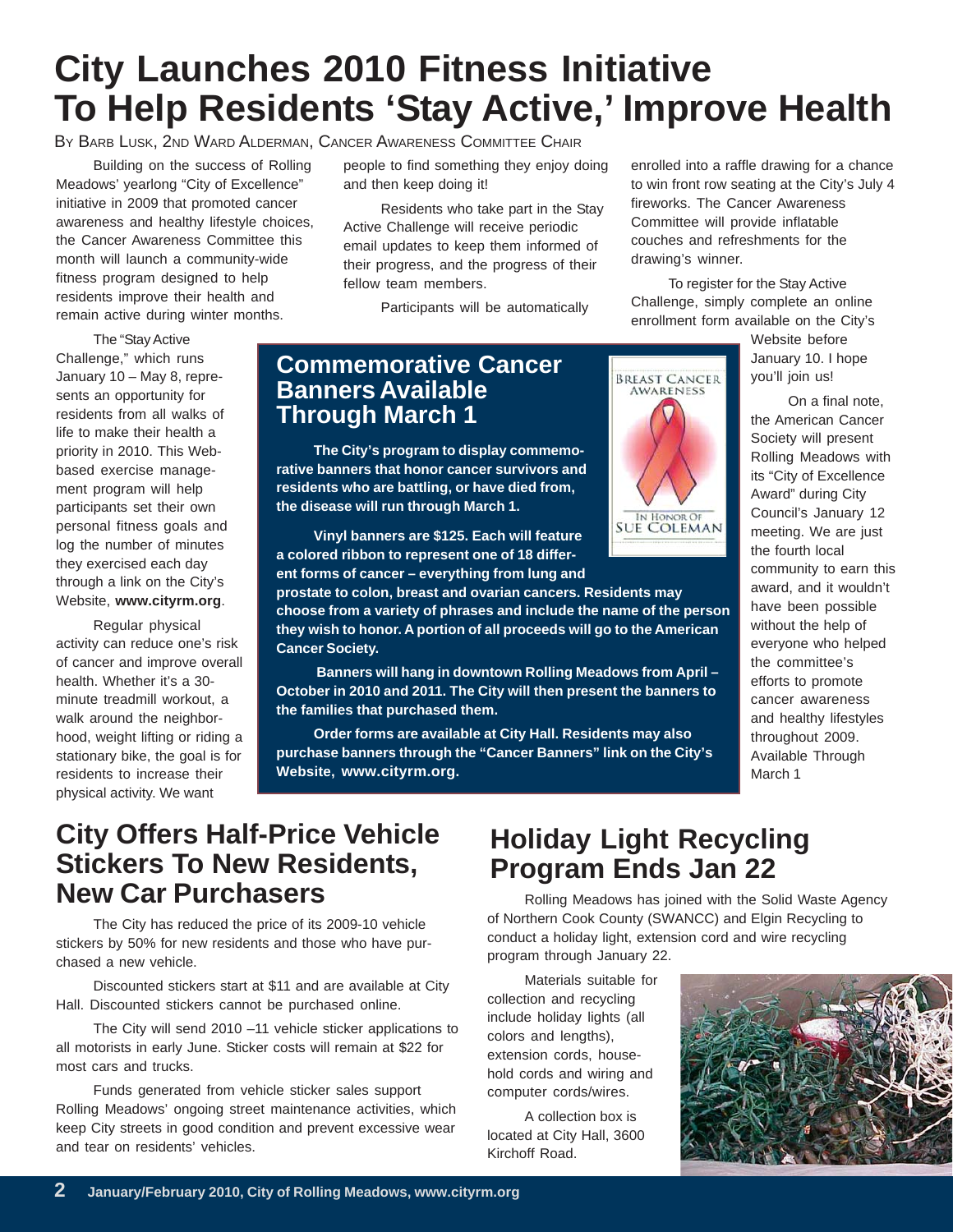

### *Al Steinhoff: 1945 – 2009* **Al Steinhoff's Toughness, Dedication Produced Results for City Residents**

Former Street **Maintenance** Superintendent Al Steinhoff, who retired from the

Public Works Department in 2008, died November 25. He was 64.

Department colleagues liked and respected Steinhoff, and his toughness and dedication produced results for City residents. Of the many services he oversaw for the Department, he was most proud of Rolling Meadows' snow removal operations. Public Works personnel, operating as a team, reinforced one of Steinhoff's favorite mottos: "We are one family that works together."

"I remember snow storms that were so intense, I couldn't see two feet in front of the plow," he once told *News & Views*. "It doesn't matter. You keep going and let the adrenaline pull you through.

We won't wait until a storm passes or starts to diminish before starting to plow. That is a major inconvenience to residents."

"Al's passing was a shock. Even though he'd been retired for a year-and-ahalf, his death leaves a tremendous void," says Assistant Public Works Director Bob Hartnett, who worked with Steinhoff for 32 years. "He had a way of understanding people's needs, was respectful to everyone, and did everything he could to help."

While considering his fellow City employees "one big family," Steinhoff nonetheless demanded excellence and professionalism from himself and those around him. "If he told you to be at a particular job site at 7 a.m., you'd be there 10 minutes early," recalls John Gaddini, who worked with Steinhoff his entire

career. "If you showed up even 30 seconds late, he'd tell you to go home."

Hartnett says Steinhoff's commitment to serving the City made those around him better employees.

"Al's number one priority was to get the job done, and that was contagious," Hartnett explains. "The fact that he was older than most of us, and had a lot more experience, made him a sort of 'fatherfigure' to us all."

Along with his Public Works duties, Steinhoff was a longtime member of the City's Veterans Committee.

Steinhoff is survived by the love of his life, Maryann Steinhoff, three children (Kelli, Jennifer and Jami), four grandchildren (Alexandra, Jack, Matthew and Lauren), two sisters (Patsy and Gloria), and many nieces, nephews and grandnieces.

### **Firefighters Equip Engines with Pet Oxygen Masks, Thanks to Meadows Funeral Home Donation** *Welcome, New Businesses*

Cats and dogs throughout Rolling Meadows can "breathe a little easier," thanks

to Meadows Funeral Home's donation of two sets of pet oxygen masks to the Rolling Meadows Fire Department.

The Department's frontline ambulances were already equipped with oxygen masks for pets. The new masks have been placed on each of Rolling Meadows' main fire engines, enhancing firefighters'

ability to provide assistance to residents' four-legged family members. Each set cost roughly \$100.

"Rolling Meadows Fire Department greatly appreciates Meadows Funeral Home's generous donation that supports its animal rescue and resuscitation operations," Lt. Colin Finlay says. "Dogs are similar to adults, in the sense that they usually attempt to escape a burning building. Cats are more like children because they'll try to hide from the flames. In many of the larger fires we've fought over the past several years, we've found a lot of cats that did not survive."

**Automatic Building Controls** (temperature control) Grant Bevill, 3315 Algonquin Road, # 550, 847-385-8850

**Dwell Remodeling, Inc.**

Thomas Rataiczyk, Jr., 2202 Campbell Street, 847-577-7836

**Fuesco Midwest** (fuse block distributor) Patrick Harre, 2255 Lois Drive, #7, 847-749-4158

**Gavel Technologies** (computer consulting) Larry Chan, 3601 Algonquin Road, #812, 847-347-1717

**Giuseppe Ristorante** Genadi Dvorkin, 3200 Kirchoff Road, 847-354-5701

**Heartland Heating & Air Conditioning** Joseph Pittenger, 2086 Adams, 847-254-1570

**Horizon Mechanical** (HVAC) Richard Wagner, 4660 Angeline Court, 847-951-7338

**My Insurance Agency, LLC** Claudia I. Romero, 3601 Algonquin Road, #604, 847-690-1285

**New Millennium Tours** (travel packages to French Polynesia) Heinz Wesner, 3000 Oaksbury Court, 800-772-9231

**True Performance** (fitness training) Robert Rosmis, 3939 Winnetka Avenue, 847-894-5058

**Rand Imaginit Technologies, Inc.** (software consulting) George Doherty, 3601 Algonquin Road, #220, 847-303-6460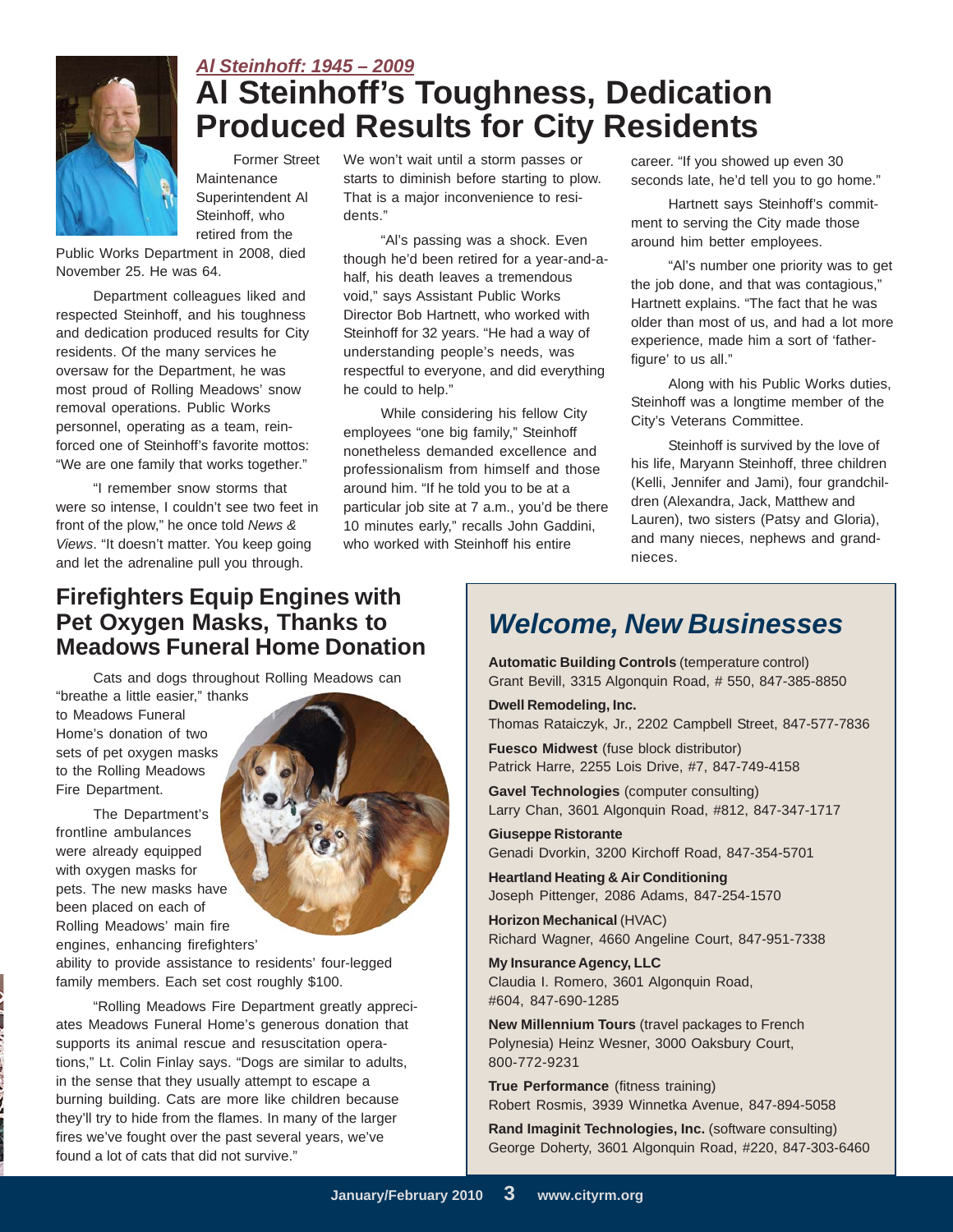## **Ruetschlin Family Pioneers Use of Solar Energy Power**

An active community volunteer and Rolling Meadows homeowner has installed 224-watt solar energy panels on his garage roof, with the hope of drawing on the sun, a free energy source, to generate 30-60 percent of the electricity his 2,600-square foot home needs.

Harry Ruetschlin's home on the City's west side near the Manor Care Nursing Home is the first solar power home in Rolling Meadows. Each of the 12 solar panels installed on Ruetschlin's roof measures about 3 by 5 feet and has a microinverter attached to convert the panel's DC power, generated by the sun, to 240 volts AC for electricity.

Using an electronic device that communicates between the panels and the inverters and through the Internet, he'll be able to monitor and measure the output of each panel in real time. The device will also be able to monitor power production on a daily, monthly, and yearly level.

Wires from the inverters form a conduit to a household service panel and connect to the Commonwealth Edison meter. Depending on the home's energy use, the meter will run faster or slower, as it uses energy. During some periods, it will run backwards, when the solar panels generate more power than the Ruetschlin family needs.

The Ruetschlin garage faces south, best for solar generation. In the future, Ruetschlin plans to install additional solar panels on the west side of the main roof of the family's two-story, four-bedroom, 2.5 bath home, hopefully adding enough solar power to generate all the home's electricity.

"What better way to *not* fire up another coal plant or nuclear power plant," Ruetschlin says. "My message is that this is not hard to do. We just need to get more people involved. Illinois is rated fifth best in the nation for solar harvesting. Once we've paid back the cost of our investment, this house will have free electricity for as long as it stands."

Ruetschlin has invested about \$16,000 in the solar power system. He estimates that available state



home to solar power fulfills a lifelong dream. He did his senior thesis at Southern Illinois University on wind turbines, and traveled to Medicine Bow, Wyoming, to do research. He later searched for knowledge and practical applications while visiting in Colorado, where solar harvesting is prevalent. "I've always had a desire to try to utilize natural energies. Now,

> with the federal and state government incentives, it's become cost effective," he says.

> Ruetschlin, a former member of the Rolling Meadows Police and Fire Commission, now serves on the Police Pension Fund. He acknowledges

that converting to solar power requires a lot of paperwork. He had to provide plans to ComEd, the City's building inspectors, and the state to qualify for grants. This is one area where Woodstar Energy was very helpful. He'll have some additional paperwork to file with his federal income tax return.

"The City's inspection group was instrumental in the success of this installation, their first in Rolling Meadows. They were great to work with and as a result, the installation and operation have gone very smoothly," Ruetschlin says.

His daughter, Hailey, a second grader at St. Colette School, will grow up with an understanding of solar power and an appreciation for the value of conserving natural resources, while also helping the family with their recycling program. After the payback, the family won't pay for a significant portion of their electricity usage. They'll have another reason to sing praises to the sun.

In a way, conversion of the Ruetschlin

### **City Launches Community-Wide Emergency Notification System**

also for the environment.

grants and federal tax credits will pay for a little more than half of that cost, and the family will save enough in energy cost to pay back the investment within 6-10 years. Ruetschlin has advantages over the

average homeowner as a solar power pioneer. He's an electrical engineer who understands the technology and the promises it brings. He's hired a local solar energy expert, Brian Krause at Woodstar Energy, Des Plaines, to help with all phases of the project. Like most families struggling to make ends meet, he sees the value in this investment, not only for his family but

The City has launched an emergency notification system that allows it to warn residents of pending emergency situations, such as flooding, tornadoes, missing persons, hazardous materials spills, and more, Police Department Sgt. Tony Gaspari reports.

The Everbridge Mass Emergency Notification System is designed to help City officials notify residents of community threats instantly. Should an emergency occur, the system would deliver messages to residents via their preferred communications platform – cell phones, landlines, text messaging, personal data assistants (PDAs), fax or email.

"Residents who sign up for the emergency notification system will not have to purchase any new or additional equipment," Gaspari explains. "The system is designed to let residents choose how and where they receive emergency information."

The system features every listed landline telephone number culled from existing 911 data. Upon registration, users will select their preferred contact information. Residents will only receive emergency notifications on their landline phones unless they register additional methods of contact.

To register, visit the City's Website, **www.cityrm.org**, and click on the "Everbridge" icon. Residents without Internet access may sign up at the Rolling Meadows Library, 3110 Martin Lane.

Registration is completely secure. The City will not share or distribute any information residents provide.

For more information, contact the Rolling Meadows Police Department at 847-255-2416.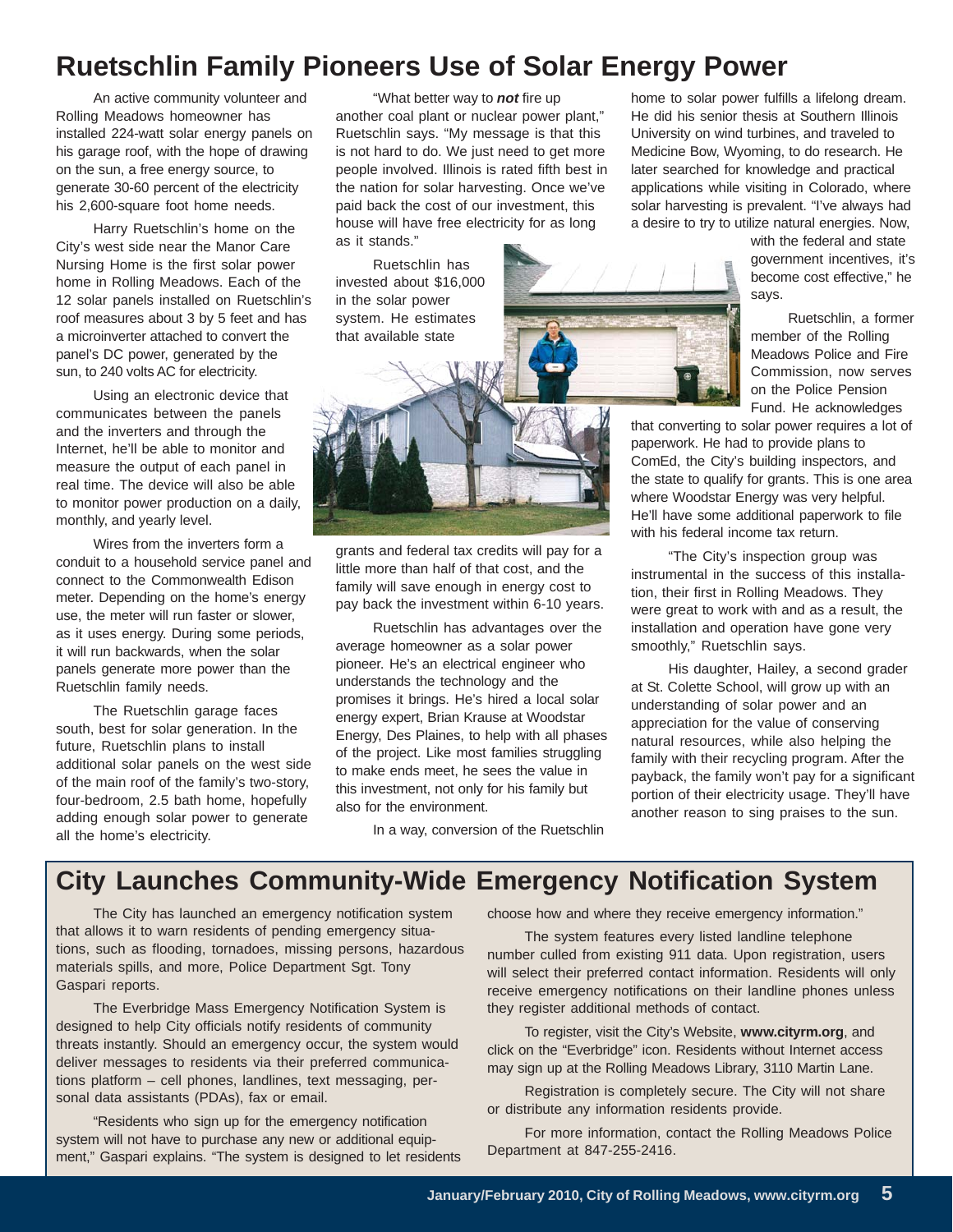|                              |                                                                                      | January 2010                                                                    |                                                              |                                                                             |                                                                               |                |
|------------------------------|--------------------------------------------------------------------------------------|---------------------------------------------------------------------------------|--------------------------------------------------------------|-----------------------------------------------------------------------------|-------------------------------------------------------------------------------|----------------|
|                              |                                                                                      |                                                                                 |                                                              |                                                                             | 1 New Year's<br>Day City Hall<br>Closed. Refuse<br>Pickup Delayed<br>one day. | $\overline{2}$ |
| 3                            | 4                                                                                    | 5<br>Plan<br><b>Commission</b><br>cancelled                                     | 6<br><b>Zoning Board of</b><br><b>Appeals</b><br>cancelled   | 7                                                                           | 8                                                                             | 9              |
| 10                           | 11                                                                                   | 12<br><b>City Council</b><br>Meeting, 7:30<br>p.m., City Hall                   | 13                                                           | 14<br>Adjudication<br>Hearing, 1 p.m.,<br>City Hall                         | 15                                                                            | 16             |
| 17                           | 18 Martin<br><b>Luther King Day</b><br>City Hall closed,<br>regular refuse<br>pickup | 19<br><b>City Council</b><br>Committee of the<br>Whole, 7:30 p.m.,<br>City Hall | 20<br><b>Water bills due</b>                                 | 21<br>Adjudication<br><b>Hearing (Red</b><br>$Light$ , 2 p.m.,<br>City Hall | 22                                                                            | 23             |
| 24                           | 25                                                                                   | 26                                                                              | 27                                                           | 28                                                                          | 29                                                                            | 30             |
| 31                           |                                                                                      | <b>City Council</b><br>Meeting, 7:30<br>p.m., City Hall                         |                                                              |                                                                             |                                                                               |                |
|                              |                                                                                      |                                                                                 |                                                              | February 2010                                                               |                                                                               |                |
|                              | 1                                                                                    | $\overline{2}$<br>Plan<br>Commission,<br>7:30 p.m.,<br>City Hall                | 3<br><b>Zoning Board of</b><br>Appeals, 7 p.m.,<br>City Hall | 4                                                                           | 5                                                                             | 6              |
| 7                            | 8                                                                                    | 9<br><b>City Council</b><br>Meeting, 7:30<br>p.m., City Hall                    | 10                                                           | 11<br>Adjudication<br>Hearing, 1 p.m.,<br>City Hall                         | 12 Lincoln's<br><b>Birthday</b>                                               | 13             |
| 14 Valentine's<br><b>Day</b> | 15 Presidents'<br>Day                                                                | 16<br><b>City Council</b><br>Committee of the<br>Whole, 7:30 p.m.,<br>City Hall | 17                                                           | 18<br>Adjudication<br>(Red Light),<br>2 p.m., City Hall                     | 19                                                                            | 20             |
| 21                           | 22 Washington's 23<br><b>Birthday</b><br><b>Water bills due</b>                      | <b>City Council</b><br>Meeting, 7:30<br>p.m., City Hall                         | 24                                                           | 25                                                                          | 26                                                                            | 27             |
| 28                           |                                                                                      |                                                                                 |                                                              |                                                                             |                                                                               |                |